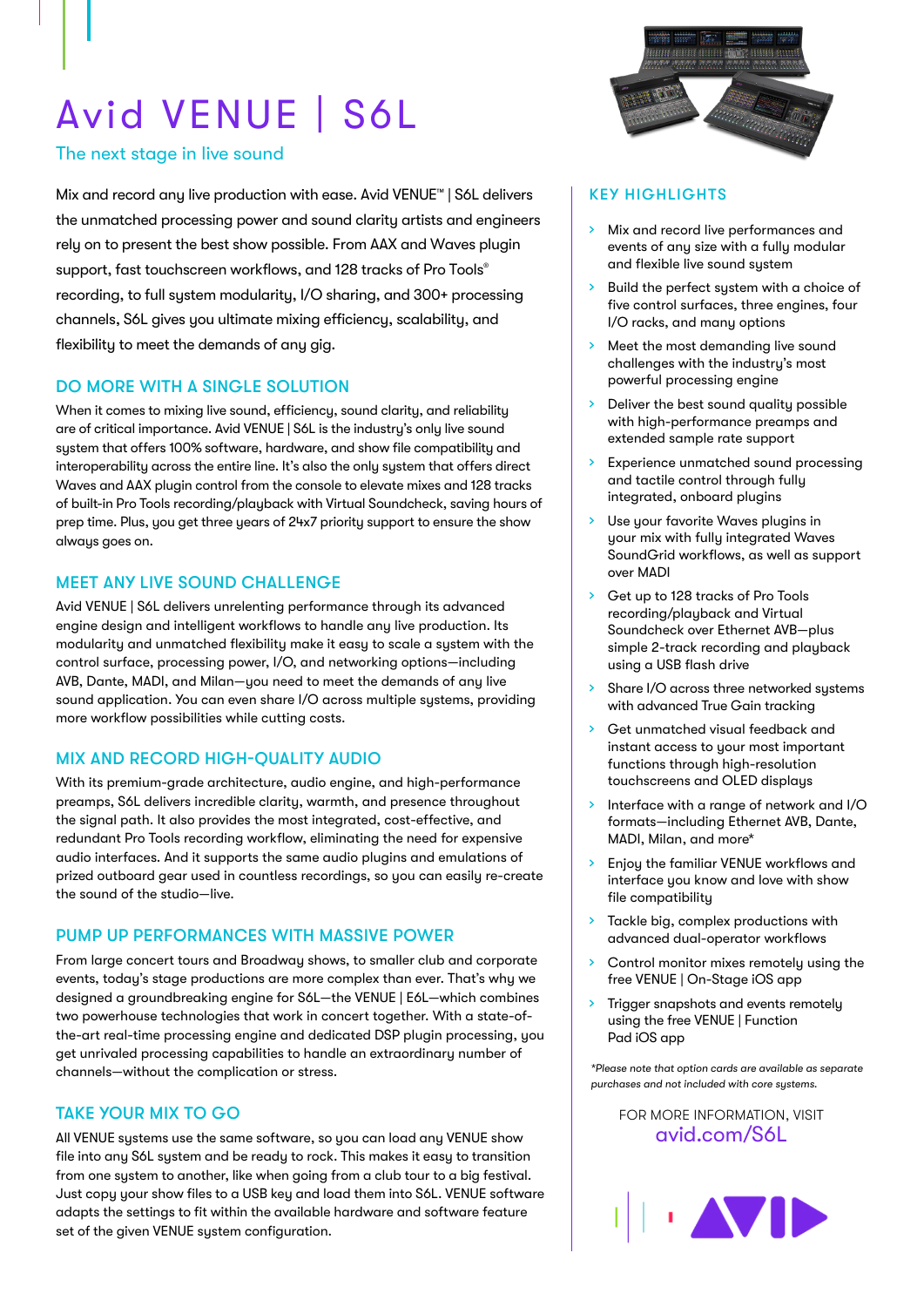# Avid VENUE | S6L—The next stage in live sound



| <b>CONTROL SURFACES</b>                                                            | <b>S6L-48D</b>                                                                                                                                                                      | <b>S6L-32D</b>                                                 | <b>S6L-24D</b>                                          | <b>S6L-24C</b>                                         | <b>S6L-16C</b>                                            |
|------------------------------------------------------------------------------------|-------------------------------------------------------------------------------------------------------------------------------------------------------------------------------------|----------------------------------------------------------------|---------------------------------------------------------|--------------------------------------------------------|-----------------------------------------------------------|
| 12-inch daylight-visible<br>touchscreens                                           | 1 Master<br>Touchscreen,<br>5 Channel Touch<br>Modules                                                                                                                              | 1 Master<br>Touchscreen,<br>3 Channel Touch<br>Modules         | 1 Master<br>Touchscreen.<br>2 Channel Touch<br>Modules  | 1 Master<br>Touchscreen                                | None (requires user-<br>provided external<br>touchscreen) |
| Faders                                                                             | $48 + 2$                                                                                                                                                                            | $32 + 2$                                                       | $24 + 2$                                                | $24 + 2$                                               | $16 + 2$                                                  |
| Knob Modules with<br>high-resolution OLEDs<br>and tri-color function<br>indicators | 160 assignable knobs<br>across 5 Channel<br><b>Knob Modules</b>                                                                                                                     | 96 assignable knobs<br>across 3 Channel<br><b>Knob Modules</b> | 64 assignable knobs<br>across 2 Channel<br>Knob Modules | 32 assignable knobs<br>across 1 Channel<br>Knob Module | 32 assignable knobs<br>across 1 Channel<br>Knob Module    |
| Master Live Module                                                                 | Graphic TFTs with soft buttons; Touch and Turn assignable encoder;<br>2 assignable faders; monitoring, layout and snapshot controls; transport controls and function buttons        |                                                                |                                                         |                                                        |                                                           |
| Metering                                                                           | 30-segment meters per channel, with pre- and post-fade metering options; Nominal indicator, Expander/Gate<br>status and Compressor/Limiter gain reduction meters                    |                                                                |                                                         |                                                        |                                                           |
| Analog inputs                                                                      | 8 XLR mic/line inputs with 48V and signal present LEDs<br>1 XLR mic/line input*                                                                                                     |                                                                |                                                         |                                                        |                                                           |
| Analog outputs                                                                     | 8 XLR outputs with mute and signal present LEDs                                                                                                                                     |                                                                |                                                         |                                                        | 2 XLR outputs*                                            |
| Digital inputs                                                                     | 4 pairs of XLR stereo AES/EBU (8 channels total)<br>None*                                                                                                                           |                                                                |                                                         |                                                        |                                                           |
| Digital outputs                                                                    | None*<br>4 pairs of XLR stereo AES/EBU (8 channels total)                                                                                                                           |                                                                |                                                         |                                                        |                                                           |
| Headphone outputs                                                                  | 1 ¼" TRS stereo<br>2 independent 1/4" TRS stereo headphone jacks<br>headphone jack                                                                                                  |                                                                |                                                         |                                                        |                                                           |
| Ancillary I/O                                                                      | DVI-D video out, 5 USB 2.0 (2 rear, 2 front, 1 internal), ECx Ethernet port for wired/wireless remote control, GPIO (8 in/8<br>out), 2 footswitch, Linear Time Code input, MIDI I/O |                                                                |                                                         |                                                        |                                                           |
| <b>Ethernet AVB ports</b>                                                          | 2 etherCON (copper), 2 selectable as etherCON (copper) or SFP (fiber); redundant ring topology                                                                                      |                                                                |                                                         |                                                        |                                                           |
| Power supply                                                                       | Dual redundant, internal hot-swappable PSUs                                                                                                                                         |                                                                |                                                         | Dual redundant, internal**                             |                                                           |
| Height (front, rear)                                                               | 3.6, 15.3 inches (91, 388 mm)                                                                                                                                                       |                                                                | 3.6, 8 inches (91, 205 mm)                              |                                                        |                                                           |
| Width                                                                              | 76.1 inches<br>$(1,934 \text{ mm})$                                                                                                                                                 | 51.3 inches<br>$(1,304$ mm)                                    | 38.9 inches<br>$(989$ mm)                               | 38.9 inches<br>(989 mm)                                | 26.4 inches<br>$(671 \text{ mm})$                         |
| Depth                                                                              | 31 inches (787 mm)                                                                                                                                                                  |                                                                |                                                         |                                                        |                                                           |
| Weight                                                                             | 212 lbs (96 kg)                                                                                                                                                                     | 155 lbs (70 kg)                                                | 119 lbs (54 kg)                                         | 84 lbs (38 kg)                                         | 71.6 lbs (32.5 kg)                                        |

*\* Add the Local 16 rack to support local I/O*

*\*\* S6L-24C and 16C power supplies are not compatible/swappable with S6L-48D, 32D, and 24D control surface power supplies, or with E6L-192 and 144 engine power supplies*

| <b>ENGINES</b>               | E6L-192                                                                                                                           | E6L-144        | E6L-112                                                                                       |  |  |
|------------------------------|-----------------------------------------------------------------------------------------------------------------------------------|----------------|-----------------------------------------------------------------------------------------------|--|--|
| Sample rates                 | 96 kHz                                                                                                                            |                |                                                                                               |  |  |
| Input channels               | 192<br>144                                                                                                                        |                | 112                                                                                           |  |  |
| Input processing             | HEAT, HPF, LPF, 4-band PEQ, Expander/Gate, Compressor/Limiter, Delay, 4 plugin inserts, hardware insert                           |                |                                                                                               |  |  |
| Mix busses                   | $96 + LCR$                                                                                                                        | $64 + LCR$     | $48 + LCR$                                                                                    |  |  |
| Output processing            | 7-band PEQ, Compressor/Limiter, Delay, 4 plugin inserts, hardware insert                                                          |                |                                                                                               |  |  |
| Matrix                       | 24 x 24                                                                                                                           | $16 \times 16$ | $16 \times 16$                                                                                |  |  |
| <b>VCAs</b>                  | 48                                                                                                                                | 48             | 48                                                                                            |  |  |
| Stereo solo busses           | 2, with independent control                                                                                                       |                |                                                                                               |  |  |
| Graphic EQs (31-band)        | 32                                                                                                                                |                |                                                                                               |  |  |
| Digital signal<br>processing | Supports up to four HDX-192 DSP Expansion Cards for plugin processing;<br>includes one card                                       |                | Supports up to two HDX-192<br>DSP Expansion Cards for plugin<br>processing; includes one card |  |  |
| Plugin support               | 64-bit AAX DSP; also supports Waves Sound Grid systems through<br>the VENUE WSG-HD Option Card for full integration, or over MADI |                |                                                                                               |  |  |